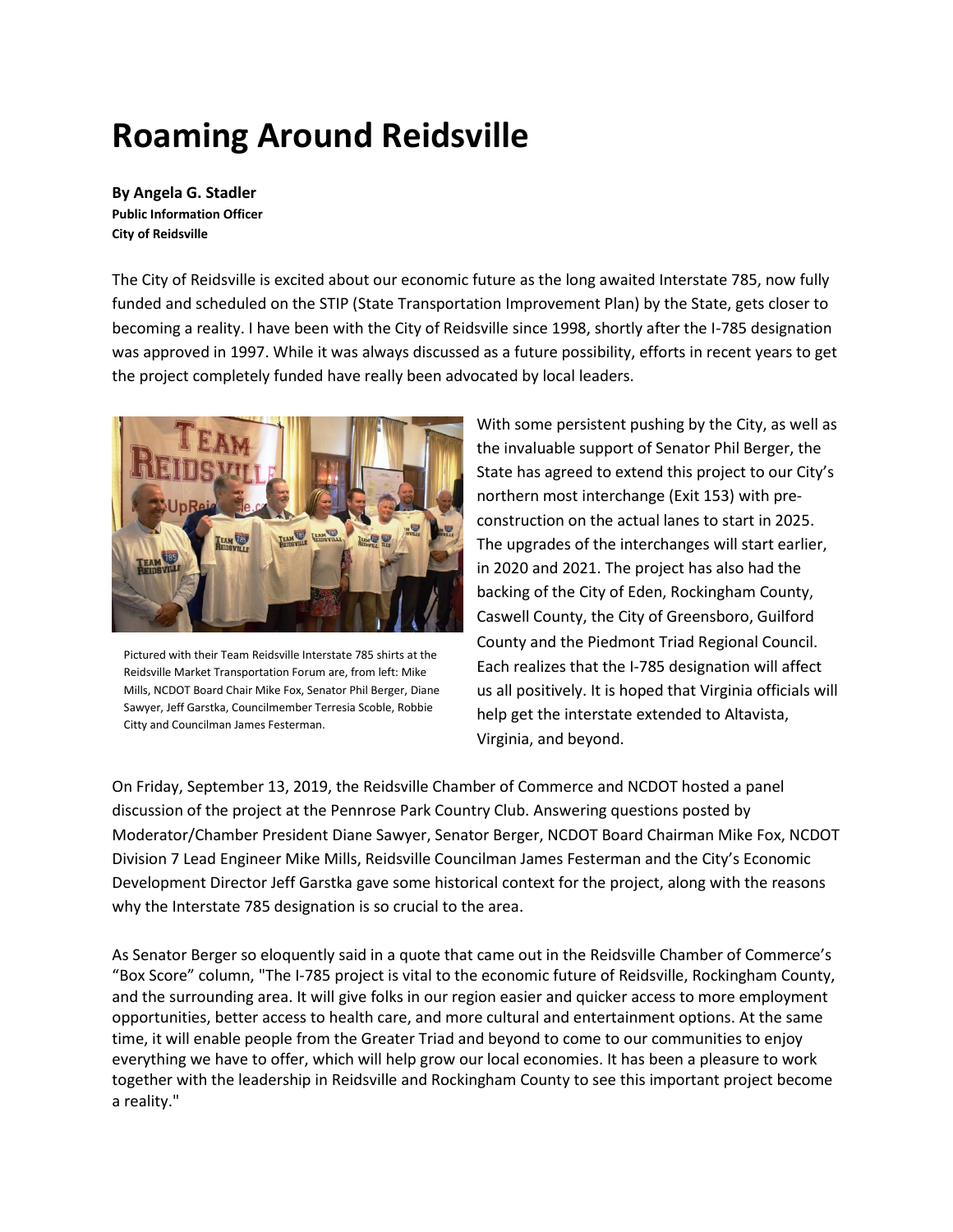The importance of Interstate 785 cannot be overlooked. One, it will allow us to move faster as travelers driving from Reidsville to the Greensboro and Guilford County area and beyond. That same speed and ease will also be experienced by businesses and industries moving product from place to place, thereby making Reidsville and Rockingham County more attractive as industries look to relocate.

"Interstate 785 will be a large part of Reidsville's future success in attracting industry, commercial business and full-time residents," said Reidsville Mayor Jay Donecker in that same "Box Score" column. "Many of our citizens probably don't realize how important it is to have a 'blue shield' highway passing through our city. I want our residents to understand what this project will contribute to Reidsville's short- and long-term sustainability and growth. I also want to stress that the City of Reidsville is one 100% behind this and other road improvements that will enhance our connectivity to other major highways/metro regions of the State and East Coast along with increasing our visibility to businesses and potential residents.

"The Reidsville City Council has always taken action based upon the long-term vision and is a 'Can Do City'," the Mayor continued. "City Council and staff will continue to advocate for projects such as 785 on behalf of our growing population of City residents. There is always room for one more on Team Reidsville!"

It was definitely a team effort that brought all of this about. Go Team Reidsville! Check out the Reidsville Chamber of Commerce site at [http://business.reidsvillechamber.org/news/details/i-785-box-score](http://business.reidsvillechamber.org/news/details/i-785-box-score-september-2019?fbclid=IwAR1WVrM3zm2EPhy7Hro5cnwTgXAq-Qj2jf1X54evt6_M6EnZ0e37RGS8tlo)[september-2019?fbclid=IwAR1WVrM3zm2EPhy7Hro5cnwTgXAq-Qj2jf1X54evt6\\_M6EnZ0e37RGS8tlo](http://business.reidsvillechamber.org/news/details/i-785-box-score-september-2019?fbclid=IwAR1WVrM3zm2EPhy7Hro5cnwTgXAq-Qj2jf1X54evt6_M6EnZ0e37RGS8tlo) to see the full Box Score and *Rockingham Update* at [https://www.rceno.com/RCENO/video-the-city-of](https://www.rceno.com/RCENO/video-the-city-of-reidsville-market-transportation-project-forum-september-13-2019/)[reidsville-market-transportation-project-forum-september-13-2019/](https://www.rceno.com/RCENO/video-the-city-of-reidsville-market-transportation-project-forum-september-13-2019/) to see a video of the transportation forum.

## **Reidsville's Fall Jubilee – October 19, 2019**

Team Reidsville, led by Main Street Manager Missy Matthews, is also hard at work on getting ready for Rockingham County's premiere festival, the Reidsville Fall Jubilee. I'm not just bragging (well, maybe a little!), but the Fall Jubilee was named the best local festival in RockinghamNow's 2019 Readers' Choice Awards.

Over 100 vendors will be showcased at the Fall Jubilee, which starts at 10 a.m. and continues until 9 p.m. Homemade crafts will be on hand, along with a variety of items and great gift ideas. And, don't forget all that wonderful festival food, like turkey legs, funnel cakes and more. As usual, the event will include two stages. The Morehead Street stage will highlight local talent in 45-minute slots. You might see someone you know among the ensemble of singers, dancers and performers so don't forget to stop by.



In addition to the local stage, Market Square will be home to several up and coming acts. From 11-12:30 p.m., area favorite *Jacob Vaughan* will start the musical offerings by strumming his own special brand of country music. From 1-2:30 p.m. *Banjo Earth* will make you feel like you are in the Appalachian Mountains. The band's influences range from Bill Monroe to Ravi Shankar so you won't want to miss it. From 3-4:30 p.m. *Radio Revolver* plays both timeless and modern hits that you are sure to remember. Taking the stage from 5-6:30 p.m., the *Megan Doss Band* covers many favorite country tunes as well as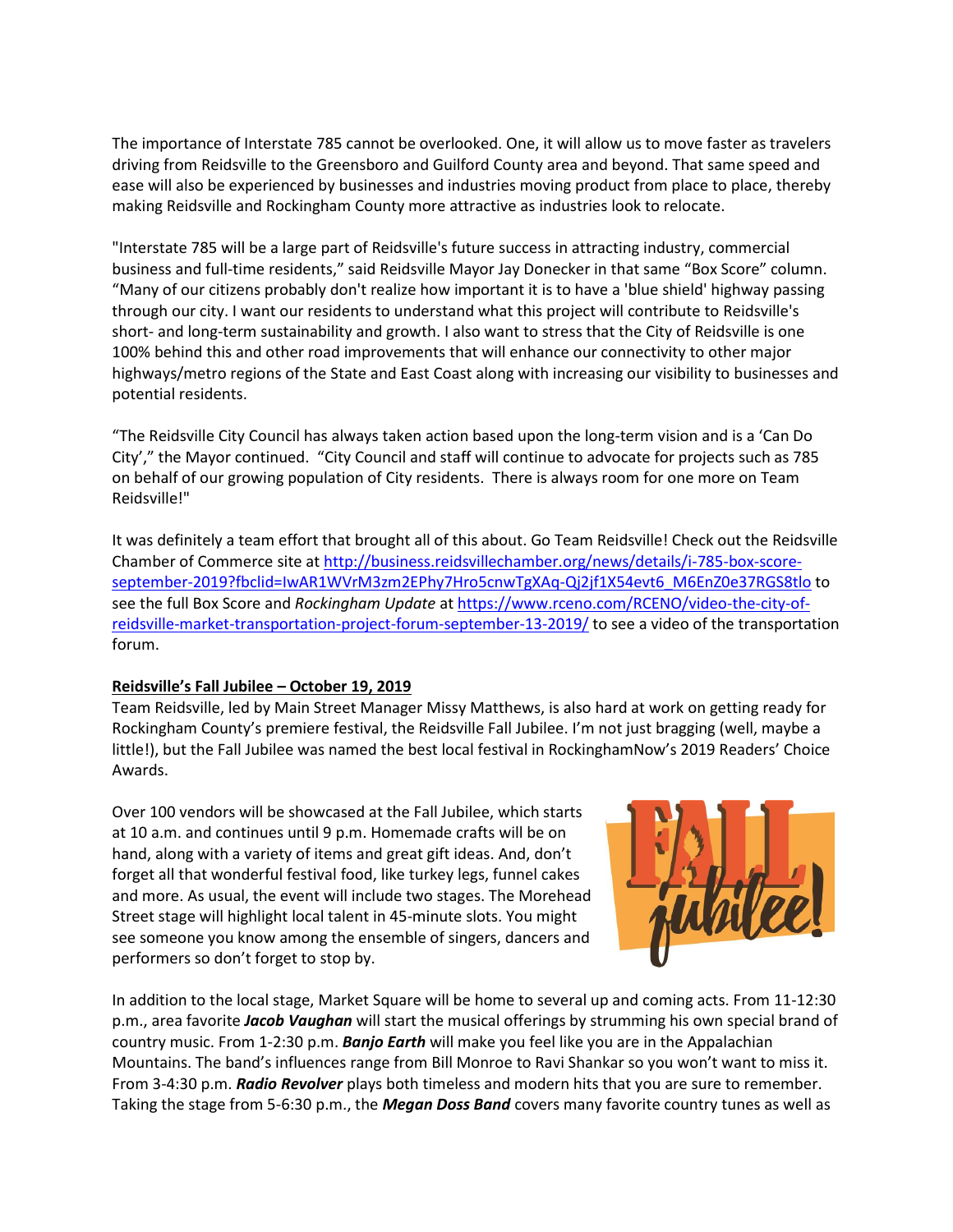top 40 pop dance hits and class rock 'n roll. Capping off the day of music will be *Sleeping Booty* from 7-9 p.m. They specialize in music from the 70s and 80s up until today's tunes guaranteed to have you dancing the night away at Market Square.

How about the younger members of your family? The Fall Jubilee's Kidz Zone will feature family entertainment, including amusement rides and an expanded "Touch A Truck" area designed to delight. Throw in from noon until 4 p.m. a Petting Zoo, which will make you a hit with your kids!

Lucky City Brewing Company is in charge of this year's car show, labeled the "1<sup>st</sup> Annual LCB Cruise and Shine". The number of entries will be limited to the first 100 cars and open to all classes of vehicles. There will be three judging categories – Mayor's Choice, Fire Chief's Choice and the People's Choice. Registration is only \$10 and check-in starts at 8 a.m. All cars must be in place by 10 a.m. to be judged with actual judging starting at 11 a.m. Trophies will be awarded at 2 p.m.

I like that these classic cars bring a little bit of "history" to the Fall Jubilee, but it won't be the only history on view throughout the day. This year the historic Governor Reid House, the last home of Governor David Settle Reid, will be open for visitors. Take a step back in time to 1881 when this colorful yellow and green house was built. While still occupied for many years after the Reids passed away, the house had deteriorated before being purchased in 1979 by the City's Historic Properties Commission and renovated in the 1980s. Many of the furnishings are original to the house, several of them donated by Governor Reid's granddaughter, Lucile Reid Fagg. The home, located at 321 Southeast Market Street, will be open from 12 noon until 5:00 p.m. the day of the Fall Jubilee. Big Apple Farm Supply will provide transportation via a short "hay ride" to the site or visitors may walk over to the house. Also, outside the house you can see the Reidsville Fire Department's oldest vehicle, a 1919 American LaFrance Pumper, on display. More information will be available at the City's Information Booth located near Market Square. (And get staff on hand to tell you about the City's plans for its 150<sup>th</sup> birthday in 2023 ... can you say Sesquicentennial?)

Truly, the festival should have something for everyone. We hope to see you at the Reidsville Fall Jubilee on Saturday, October 19th!

But there are a few other events happening in October ….

## **Other Upcoming Events:**

- Every Saturday, Tuesday and Thursday, come check out the **Farmer's Market** at Market Square in downtown Reidsville. Fresh vegetables and other offerings are available from 7 a.m. to 1 p.m. SNAP/EBT, Farmer's Market WIC, Debit and Credit cards are accepted so make sure to stop by. The Farmers Market ends on October 31<sup>st</sup> so this is your last chance!
- Mural Park will be busy from 6-8 p.m. on Thursday, October 4, as some of the downtown merchants, spearheaded by La Boutique's Theresa Moore, celebrate **"Girls Night Out"** for Breast Cancer Awareness. The "Pink Day" festivities will include music at the park and specials offered by those merchants who are open. Try and stop by to support this worthy cause.
- Saturday, October 5: **Junk in Your Trunk** returns to Market Square in downtown Reidsville. The event starts at 8:30 a.m. and lasts until 1 p.m. You must register in advance to participate. Don't forget …. One person's junk is another's treasure! Come check it out!